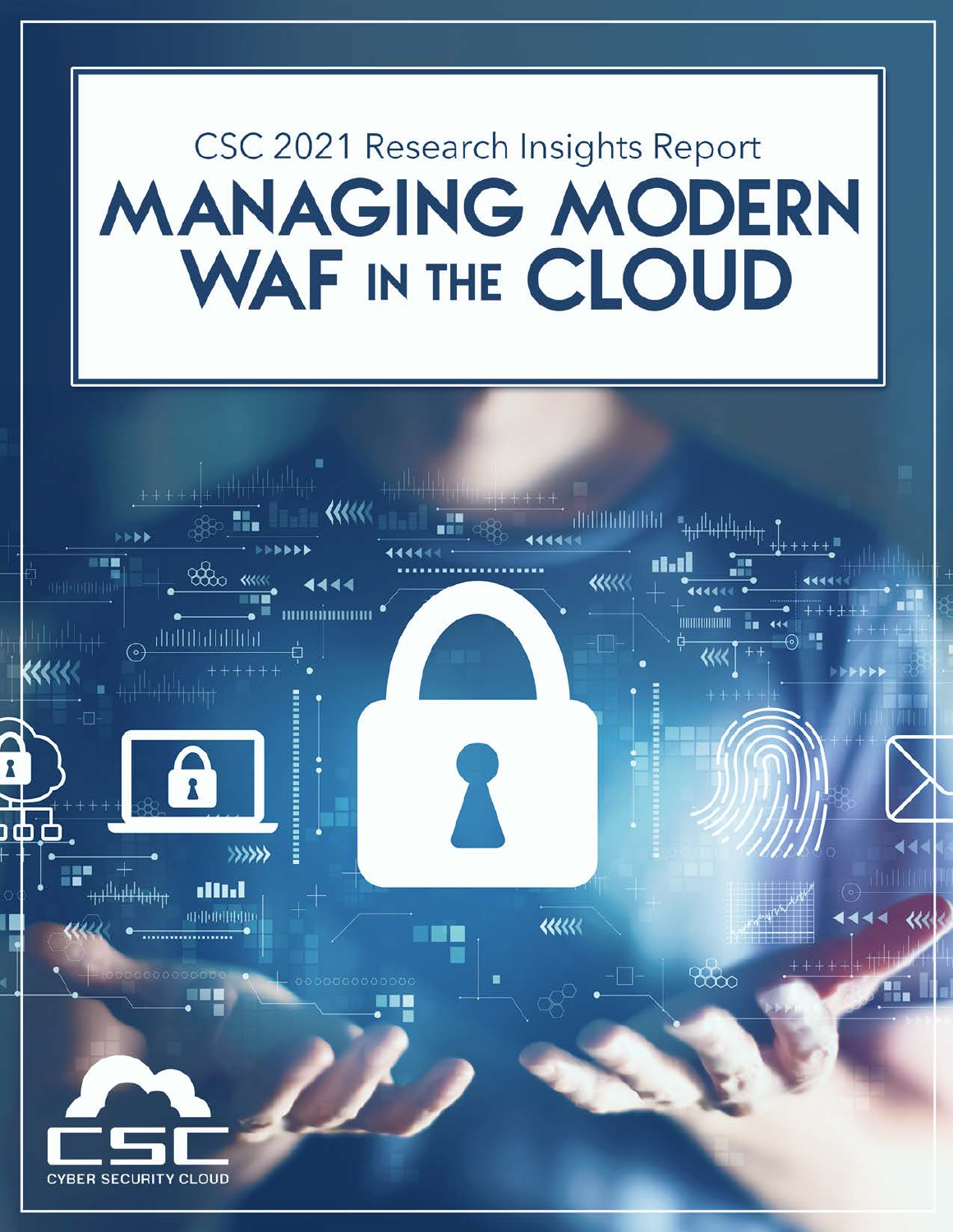# TABLE OF CONTENTS Managing Modern WAF in the Cloud

| <b>About This Report</b>                                          |    |
|-------------------------------------------------------------------|----|
| Key Findings on WAF Management                                    | 4  |
| Ever-evolving Cyber Threats and the Role of WAF                   | 5  |
| The Survey: Application Security Spending and the Cost of Attacks |    |
| How Often Do Companies Pay for Web Security?                      | 9  |
| Whose Job Is It Anyway? The Burden of Responsibility              | 10 |
| WAF-specific Responsibilities, Skill Levels  and Pain Points      | 11 |
| WafCharm for AWS and Future-Forward Cybersecurity                 | 14 |

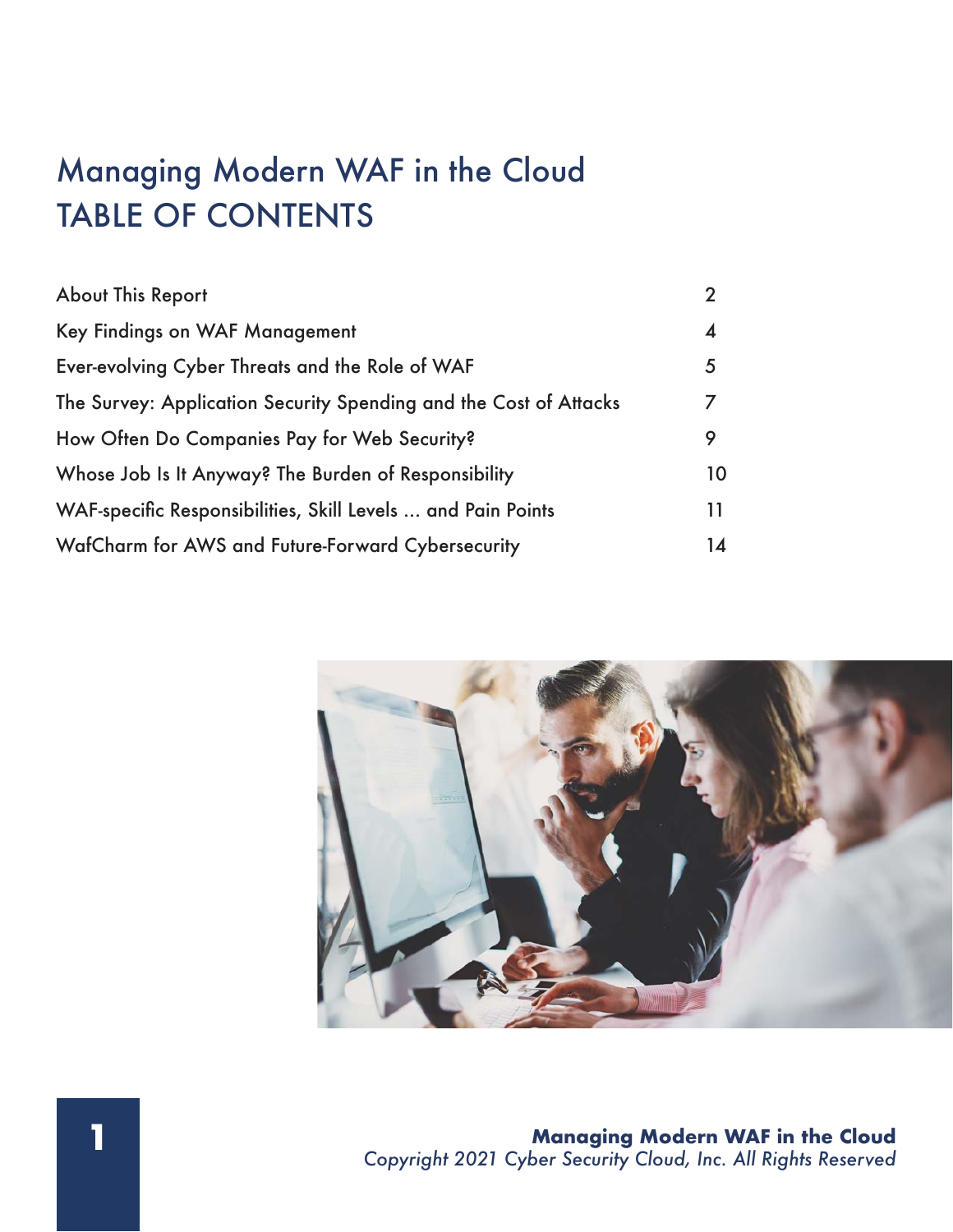

A well managed web application firewall (WAF) has become an indispensable part of cybersecurity strategy for businesses of every size, across every vertical. It can prevent web-based attacks at the application layer and protect against exploits directed at application programming interface (API) vulnerabilities. Software developers and security engineers can tune a WAF to block malicious traffic—unencrypted (HTTP) or encrypted (HTTPS)—from entering a site and can prevent data from being extracted as a result of an intrusion.

By filtering traffic with AI-driven security technology that studies massive data sets, the most effective WAFs keep pace with emerging security risks and automatically apply immediate protection before hacker activity has a chance to impact business continuity. In the cloud, it's possible to apply a WAF in a way that protects all web applications and APIs across an organization. But what's possible and what's reality on the ground are two very different things, as is often the case in implementing infrastructure or, in truth, most intricate technologies.

To better understand both the business necessity of using a modern WAF and the day-to-day challenges WAF management poses for those interacting with it, Cyber Security Cloud Inc. (CSC) surveyed 309 software developers and software engineers, 95% of whom work full-time in the IT or technology divisions of their companies. Their specific roles ranged from distinguished and principal software engineers to engineering and technical leads to software developers at every level working in front end, back end, and full stack positions—with 72% earning an income of \$100K to \$250K or more a year. Well educated, they represented multiple industries, including science, high tech, health tech, telecommunications and media, banking, financial services and insurance, construction, and education. And their companies ranged in size, with 11% of respondents working at startups and small businesses (<100 employees), 44% working at midsize enterprises (100 to 999 employees), and 45% working at large enterprises (1000 to 20,000+ employees).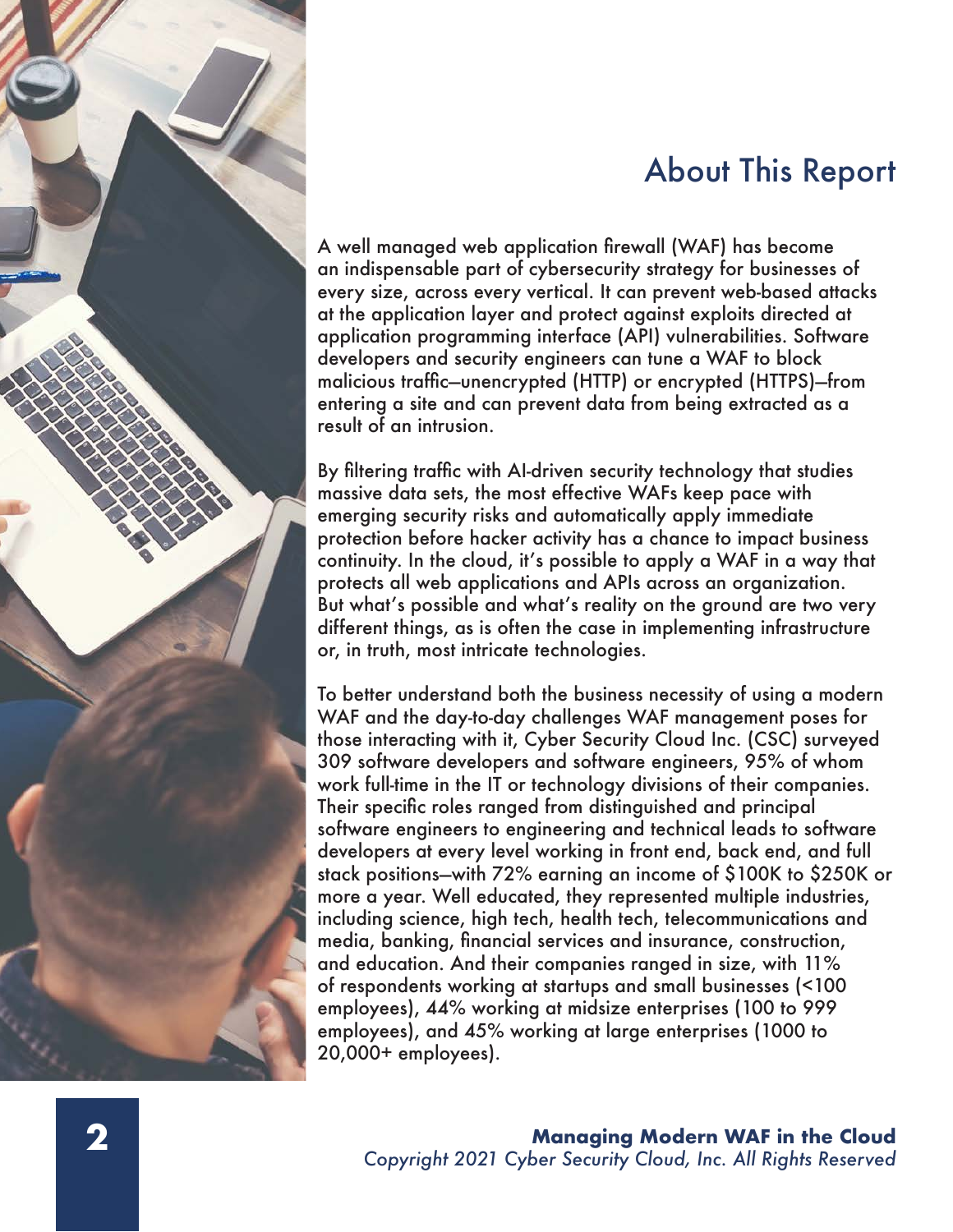All of those surveyed reported using cloud computing services at their companies, with 59% deploying Amazon Web Services (AWS), 55% Microsoft Azure, 46% Google Cloud Platform (GCP), 43% IBM Cloud, 37% Oracle Cloud, 27% Verizon Cloud, 26% Salesforce Cloud(s), 24% VMWare Cloud, 19% Dell Cloud, 14% Alibaba Cloud, 12% Rackspace Cloud, and 1% Apple iCloud.



Most respondents personally used cloud in their work, with 40% leveraging a public or private cloud model, 30% a hybrid environment, and 16% a multi-cloud deployment. Within those clouds, they collectively reported using 25 different categories of cloud and web application services—but 100% reported that their companies use WAF as part of their cybersecurity defenses.

This 2021 CSC Research Insights Report, Managing Modern WAF in the Cloud, focuses on a number of areas: web application security costs and the costs of cyber attacks; responsibility for cybersecurity and attacks; coping mechanisms developers use to deal with that responsibility; WAF's role in cybersecurity; developer skill levels and training with respect to WAF; and, finally, WAF pain points and what's needed to mitigate those.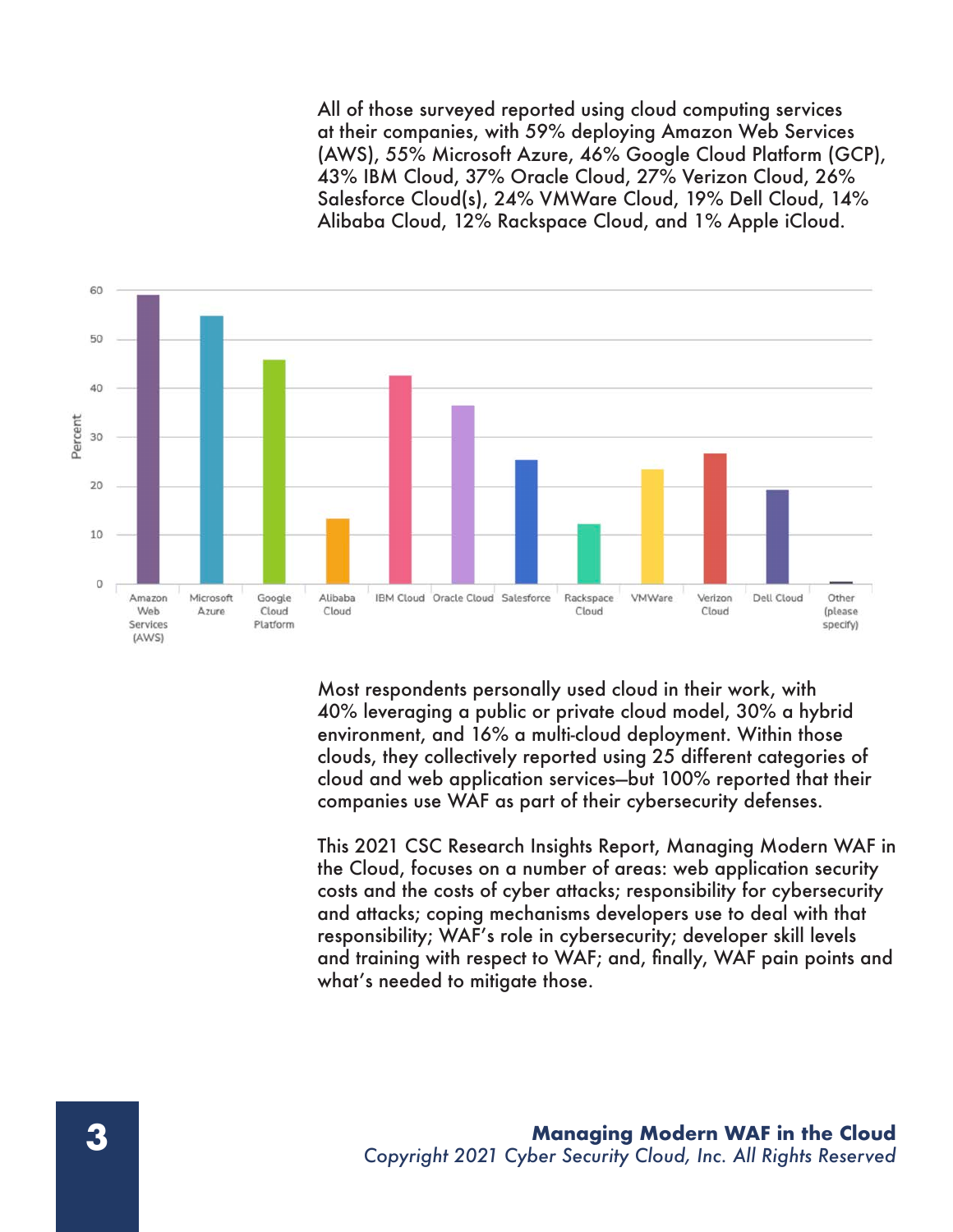# Key Findings in WAF Management

The survey offers compelling findings about WAF management. Namely, the well educated and trained software developers who use it often find it overwhelming and time-consuming. They conveyed some of the frustration they feel managing cloud and web applications in a world constantly bombarded by cyber attacks. They also specified ways to alleviate the uncertainty in WAF management. Let's take a closer look.

Key findings convey developers' day-to-day concerns and challenges:

- A substantial majority of respondents, 64%, reported that their company has experienced cyber attacks, especially stolen data, ransomware attacks, and phishing.
- 94% said the cyber attacks were preventable.
- Almost 40% report the cost of an attack at hundreds of thousands to tens of millions of dollars and over half report preventative cybersecurity spending to be a hundred thousand to over 10 million dollars.
- 85% said that their own team or their boss was typically held responsible for successful cyber attacks.
- In this context, over a third have developed unhealthy habits from the impact of managing cloud or web applications, reporting that they drink more alcohol, oversleep, fight more with family or friends, grind their teeth at night, or overeat and eat unhealthy foods.
- Almost 75% of developers with an expert WAF skill level have a question at least once a week about WAF rules and, often, once a day.
- 72% of developers at all WAF skill levels said they are overwhelmed with the amount of WAF rules and conditions and a telling 71% of WAF experts said the same thing.
- 94% would be interested in automated managed rules for WAF operation instead of managing the rules themselves.
- 91% think cloud or web application management should be a full-time job; 95% of expert-level WAF developers think the same.

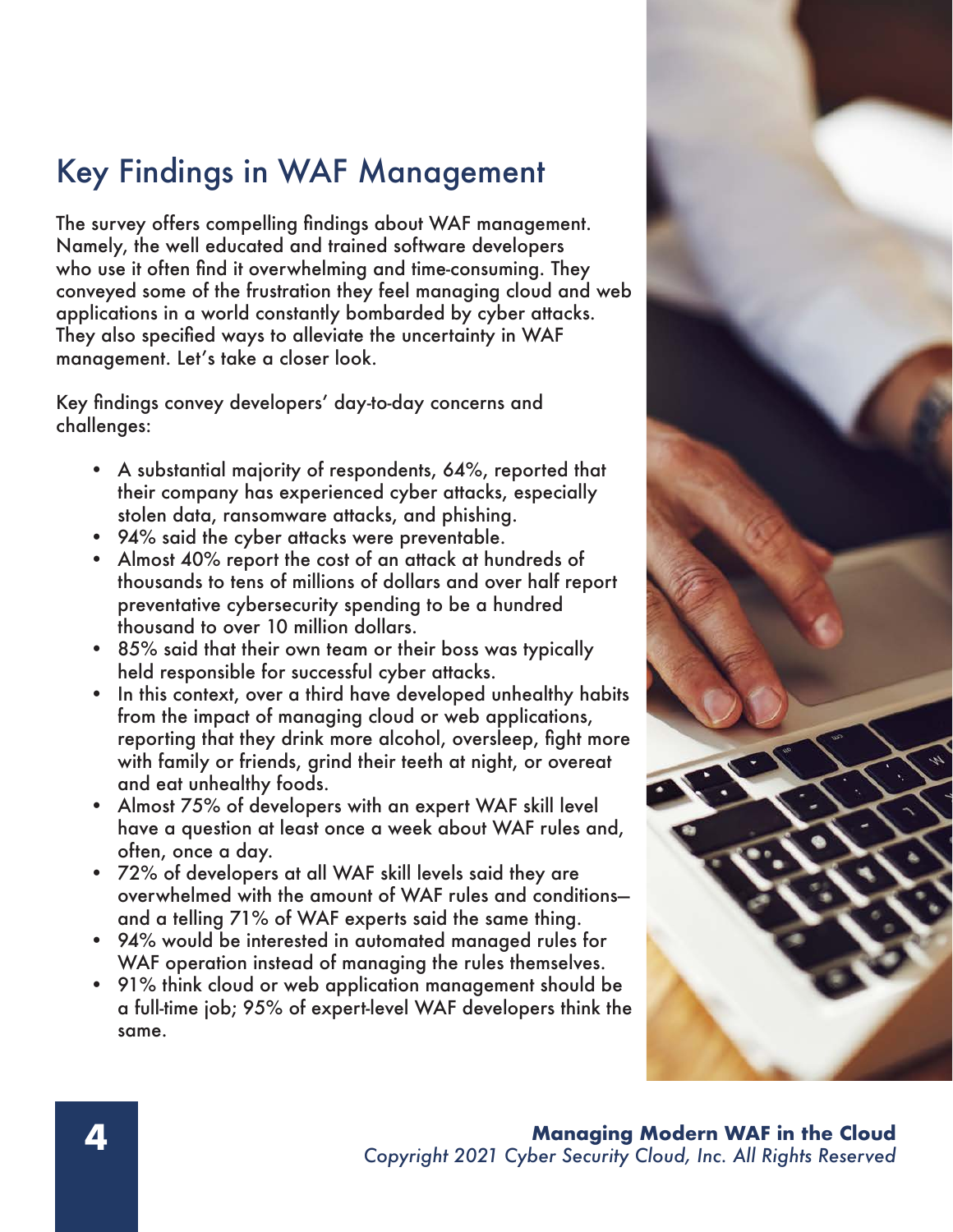

## Ever-evolving Cyber Threats and the Role of WAF

We live in a world where cyber attacks are ubiquitous and increasing in sophistication. The Center for Strategic & International Studies maintains a list of known attacks featuring government players and criminal hacker groups. The documented mayhem is constant, exposing a planet-wide state of cyber warfare causing data breaches and economic drain that can paralyze institutions and destroy lives. In 2021, ransomware attacks in the U.S., for example, continued to surge targeting all kinds of organizations — multinational IT firms, a global meat producer, companies responsible for critical energy and water infrastructure, health care organizations, universities, government agencies, and businesses in every vertical including one of the largest insurance companies in the U.S.

A major attack vector leveraged by ransomware and other kinds of cyber threats is web traffic, both encrypted and unencrypted. According to the Google Transparency Report, the percentage of encrypted web traffic across Google (its browsers and other products and services) has increased from 50% in January of 2014 to 90% in late 2017 to 95% from mid-2018 to the present. It's well established that hackers regularly hide malicious activity in encrypted traffic. Even as tools have evolved to chip away at the problem, many simply cannot closely inspect the volume of encrypted data interacting with an organization's applications, nor keep pace with hacker tactics preying on old and new software vulnerabilities alike.

By controlling how traffic reaches web applications and APIs and vigilantly spotting attack patterns, a well designed WAF can block ransomware and address many of the OWASP Top 10 security risks, as well as other cyber threats like malicious bots and directory traversal that can consume costly resources, threaten data, and result in downtime. OWASP refers to the Open Web Application Security Project, a globally recognized, nonprofit endeavor that documents the most critical security risks to web applications.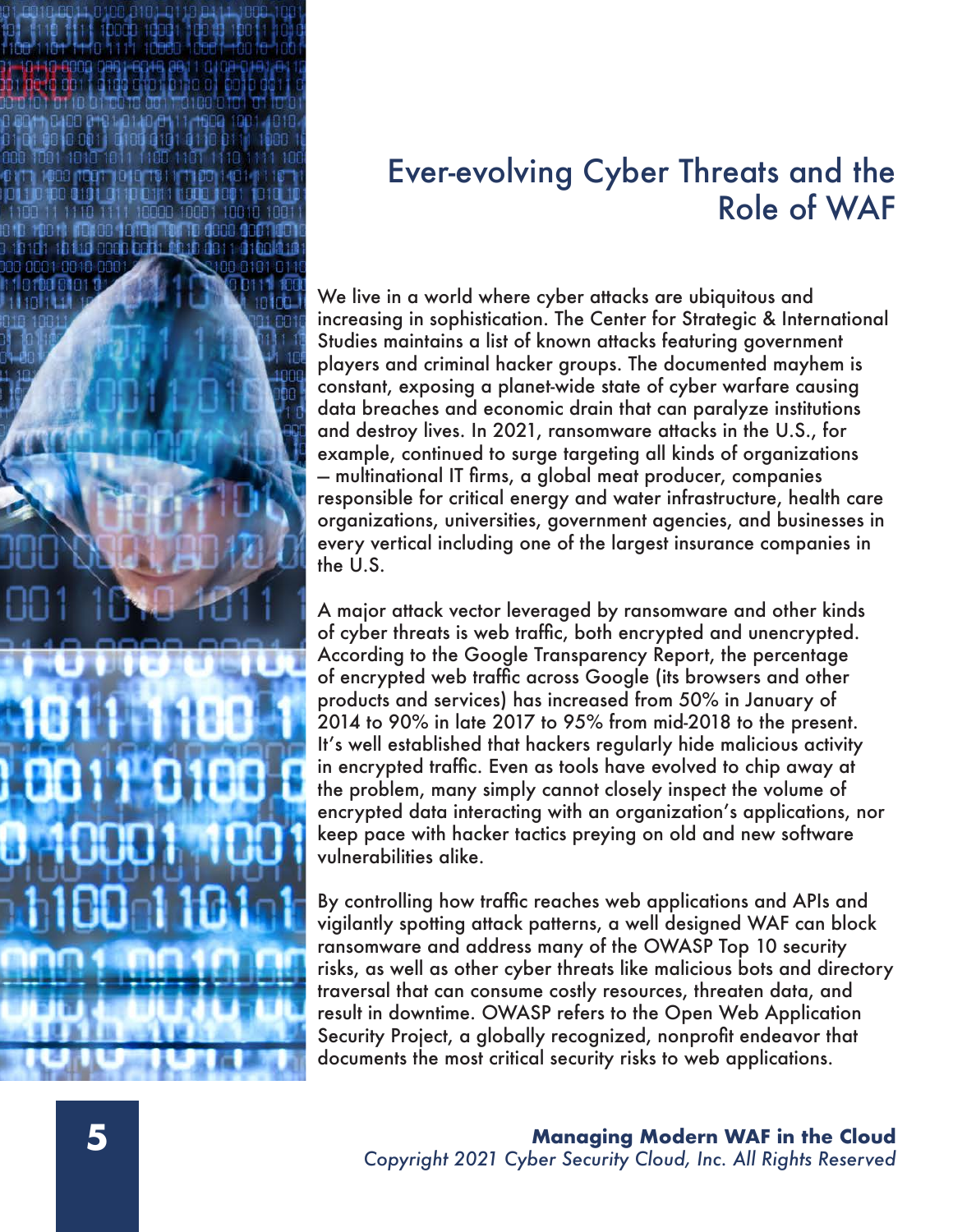Among the 2021 risks are: broken access control, cryptographic failures, code injection (SQL, NoSQL, OS command, Object Relational Mapping [ORM], LDAP, and Expression Language [EL] or Object Graph Navigation Library [OGNL]), cross-site scripting (XSS), security misconfiguration, and server-side request forgery. A WAF can address other known web application exploits that leverage tools like Apache Struts2, Apache Tomcat, Oracle WebLogic, WordPress, Drupal, Joomla!, and various implementation systems.

OWASP also publishes API security risks, as misconfigured APIs and third-party API calls in application logic continue to become growing sources of security breaches. Just as a WAF can be deployed on a cloud content delivery network (CDN) or application load balancer fronting web server instances, it can work with an API gateway to filter threats.

While a WAF is a key proactive defense in every organization's drive to protect applications and sensitive data, it isn't easy to successfully manage. That's because its effectiveness lies in deploying scores of properly expressed rules that do the heavy lifting to filter a massive number of ever-evolving, malicious attack patterns.

The survey provided detailed information on developers who work hands-on in this arena—who manage cloud and web applications in a hostile cyberworld and who understand the need for WAF and its operational improvement.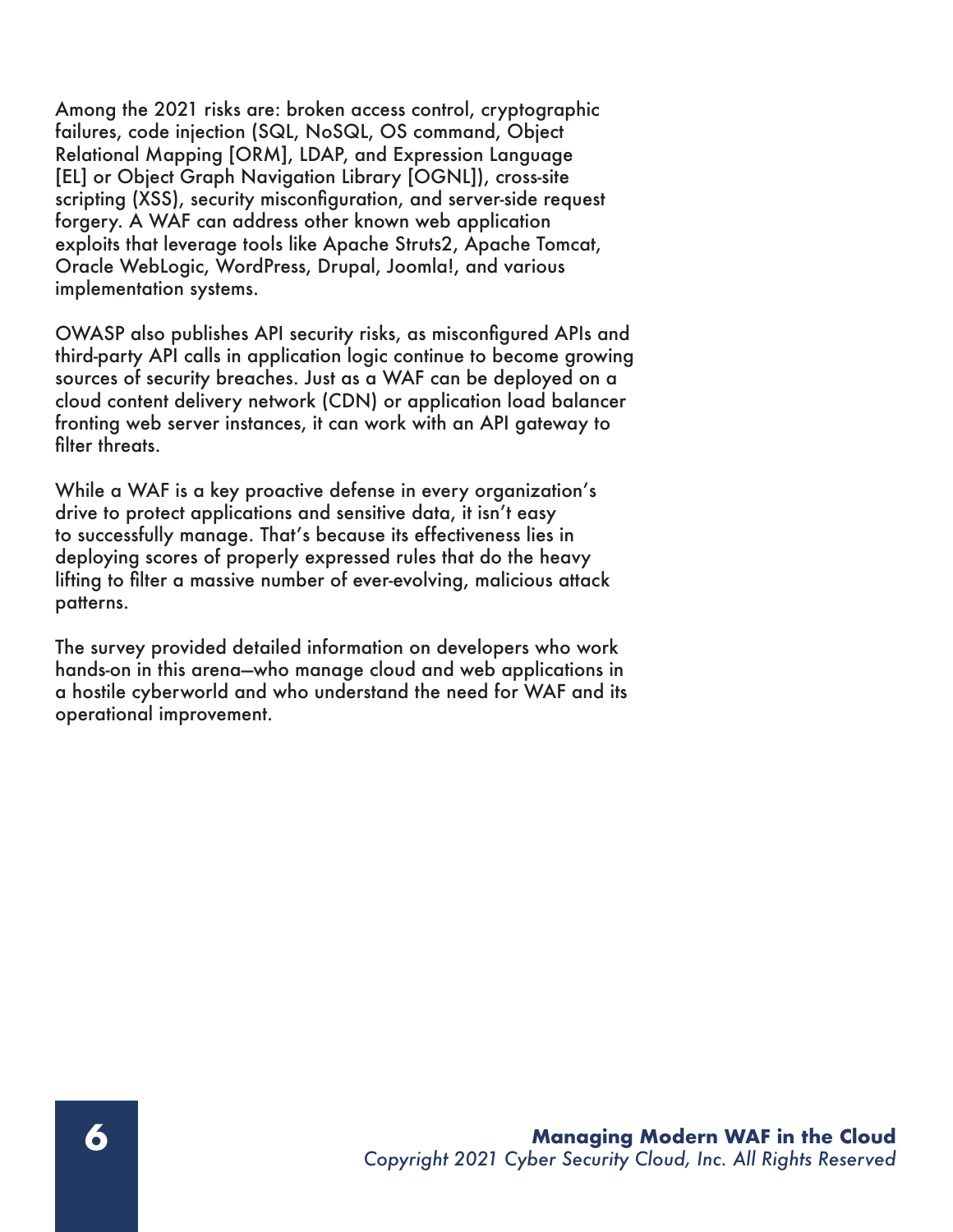

### The Survey: Application Security Spending and the Cost of Attacks

A substantial majority (64%) of the developers surveyed reported that their company has experienced cyber attacks, with the most prominent kinds of attacks including stolen data (69%), phishing (67%), and ransomware (58%). A whopping 94% of those surveyed said the cyber attacks were preventable.

The cost of those attacks ranged from mild to staggering, with 23% reporting that the cost was less than a thousand dollars, 38% reporting a cost of tens of thousands of dollars, 23% reporting hundreds of thousands of dollars, 8% at over a million dollars, and another 8% over 10 million dollars.

The survey found that almost 40% of developers reported the cost of attacks ranging from hundreds of thousands to tens of millions of dollars.

In addition to the costs associated with actual attacks, companies spent substantial sums on cloud and web application security in their efforts to prevent successful attacks. In broad terms, reported spending ranged as follows:

- 41% said their companies spent less than \$100K
- 31% said their companies spent \$100K to almost \$1 million
- 10% said their companies spent \$1 million to almost \$10 million
- 7% said their companies spent \$10 million to almost \$100 million
- 3% said their companies spent \$100 million to \$1 billion or more
- 8% said they don't know the level of spending

Within this wide range of company spending, the highest number of respondents (18%) reported that spending reached between \$100K to almost \$500K, and the second highest (13%) reported spending between \$500K to almost \$1 million, totalling 31%.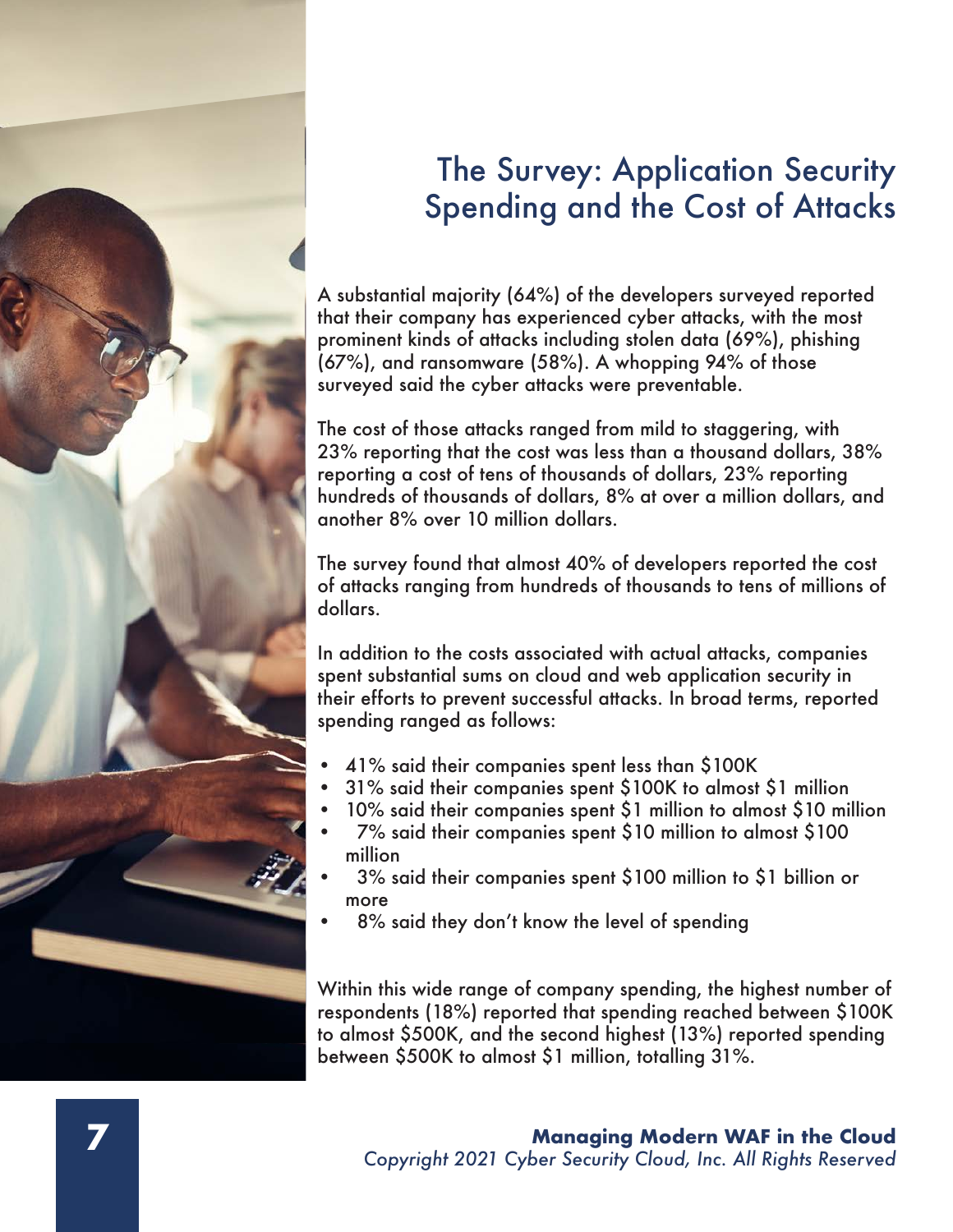Spending below \$100K fell into seven different tiers, with the 9% plurality in that group spending \$50K to almost \$100K.

The survey thus found that over half (51%) of developers reported preventative cybersecurity spending to be between \$100K to \$10 million or more.

Reported spending on WAF operation itself was also substantial:

- 33% said their companies spent less than \$50K
- 11% said their companies spent \$50K to almost \$100K
- 24% said their companies spent \$100K to almost \$1 million
- 20% said their companies spent \$1 million to \$1 billion or more
- 12% said they don't know the level of spending

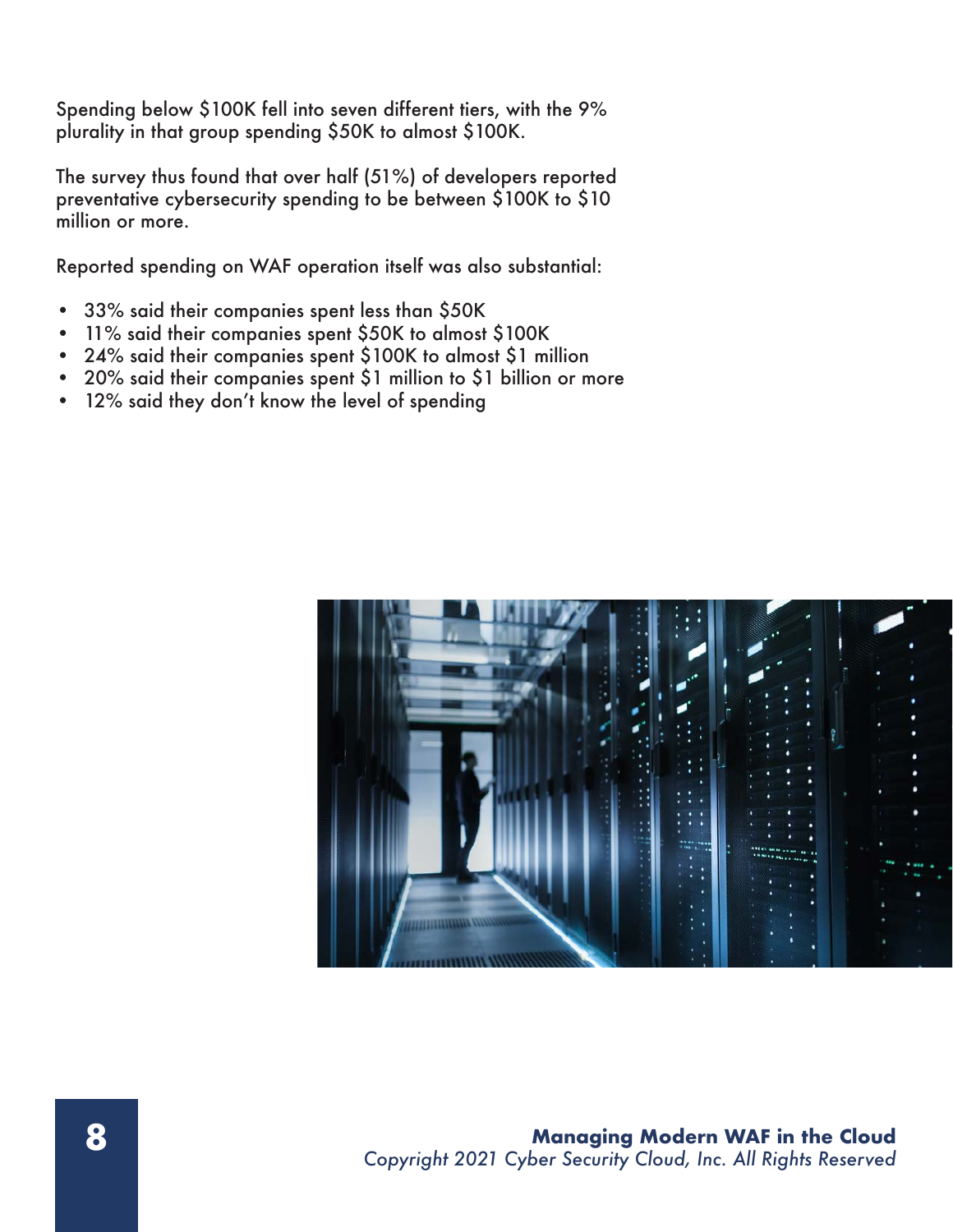

#### How Often Do Companies Pay for Web Security?

According to the developers surveyed, most companies paid for cloud or web application security fairly often, with almost 60% saying payment occurred every six months or more frequently:

- 15% said every month
- 19% said every three months
- 25% said every six months
- 32% said every year
- 6% said every two years
- 3% said every three to five years

The frequency of WAF spend tracked the frequency of cloud and web application security spend fairly closely, with 57% saying payment occurred every six months or more frequently:

- 18% said every month
- 17% said every three months
- 22% said every six months
- 31% said every year
- 6% said every two years
- 6% said every three to five years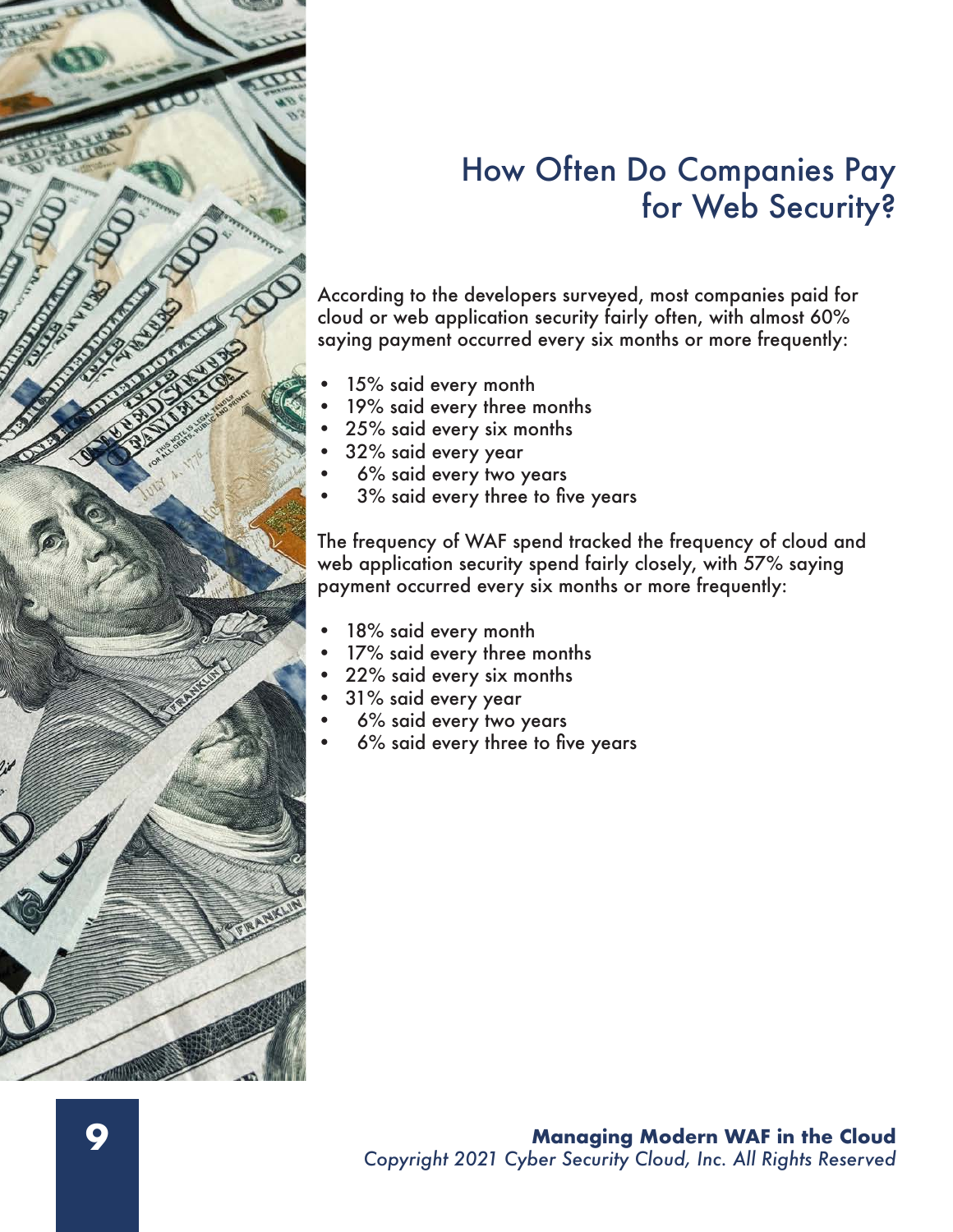#### Whose Job Is It Anyway? The Burden of Responsibility

While 65% of developers said that managing cloud or web applications was their only responsibility and 35% indicated additional responsibilities, 91% said this work *should* be a full-time job. Among developers with expert-level WAF skill, 95% thought the work of managing cloud or web applications *should* be a full-time job.

When it came to internal or external management of security, 92% of developers indicated that their internal IT department managed their security environment; only 8% indicated that a third-party vendor managed it.

The survey showed that bearing the burden of responsibility for successful cyber attacks was part of many developers' lives: 54% said that their own team was typically held responsible; 31% said their boss was held responsible; and 15% said a third-party security solution provider was held responsible.

With the survey finding that 85% of developers said that their own team or their boss was typically held responsible for successful cyber attacks, perhaps the coping mechanisms many employed were not surprising. Over a third (34%) of respondents have developed unhealthy habits from the impact of managing cloud or web applications, reporting that they drink more alcohol, oversleep, fight more with family or friends, grind their teeth at night, or overeat and eat unhealthy foods. Others found solace in healthier habits: 43% worked out, 18% meditated, and 5% said they pray.

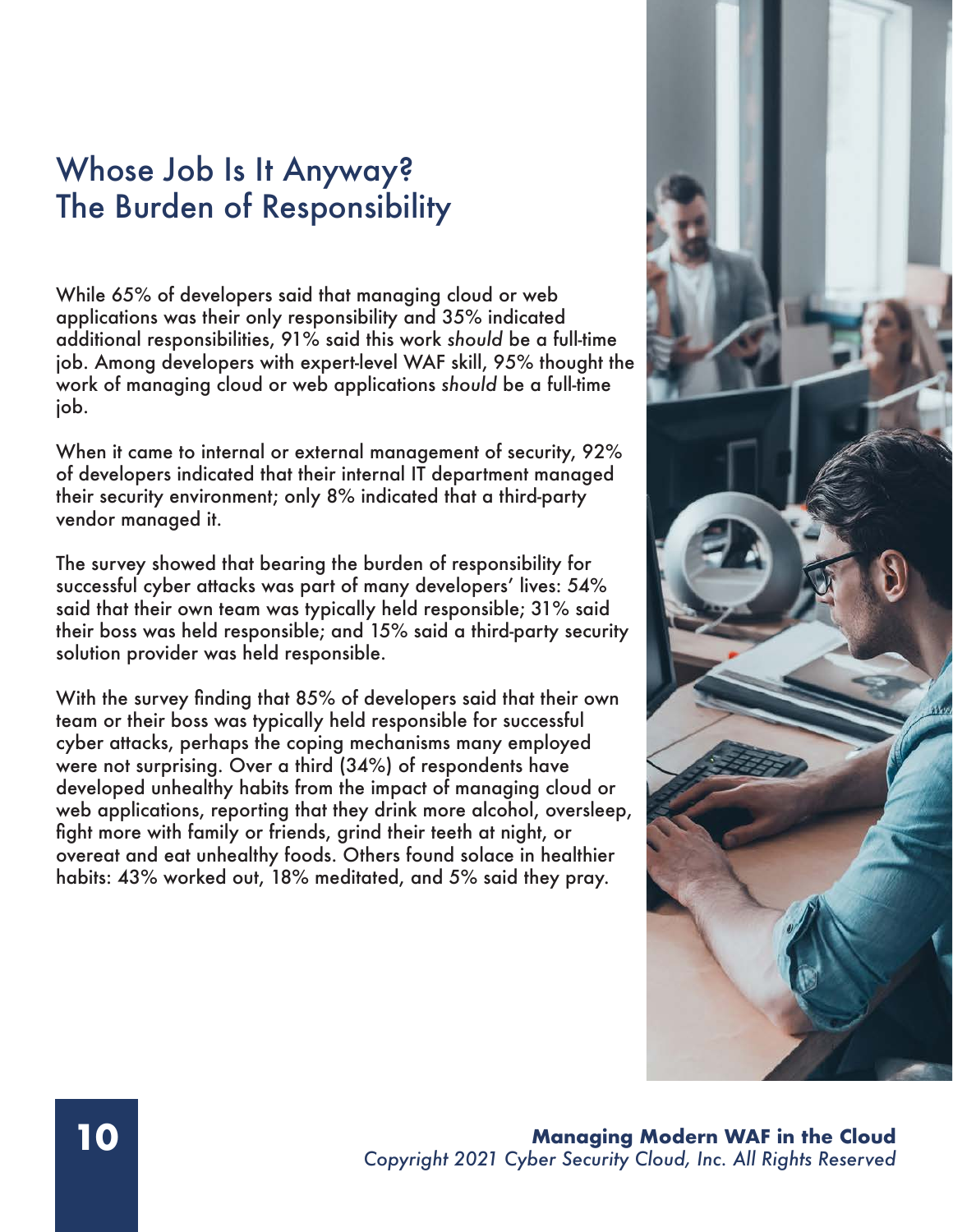

# WAF-specific Responsibilities, Skill Levels ... and Pain Points

Survey respondents shared who actually operates their company's WAF, with 77% indicating that developers or other in-house technical roles are responsible and 76% specifying that they themselves are the personnel who manage WAF. Of the latter, 85% report that they manage it either daily (37%) or weekly (48%).

Additionally, 19% of the developers indicated that managed security service providers (MSSPs) operate their company's WAF and 4% said consulting companies or others do this. With less than one-quarter of companies relying on MSSPs, the need for in-house WAF expertise is high.

Self-reported skill level with WAF ranged from beginner (15%) to intermediate (38%) to expert (47%). Respondents' years of experience using WAF was fairly even across time frames that spanned less than six months through 10 years of experience, with a handful of users reporting 11 to 15 years of experience.

Overall, 84% of respondents had training on WAF and 16% had no training. Of those with training, 54% received their training from a cloud or web application provider, 25% received in-house training, and 21% were trained outside of their company and/or the provider.

Among those who reported expert-level skill with WAF, almost all (98%) indicated they had received training. The vast majority (85%) of those with intermediate-level WAF skill reported receiving training, but less than half (39%) of WAF beginners reported receiving training. Most of the training that beginners received happened in-house, while a majority of training reported by intermediate- and expert-level WAF users happened through a cloud or web application provider.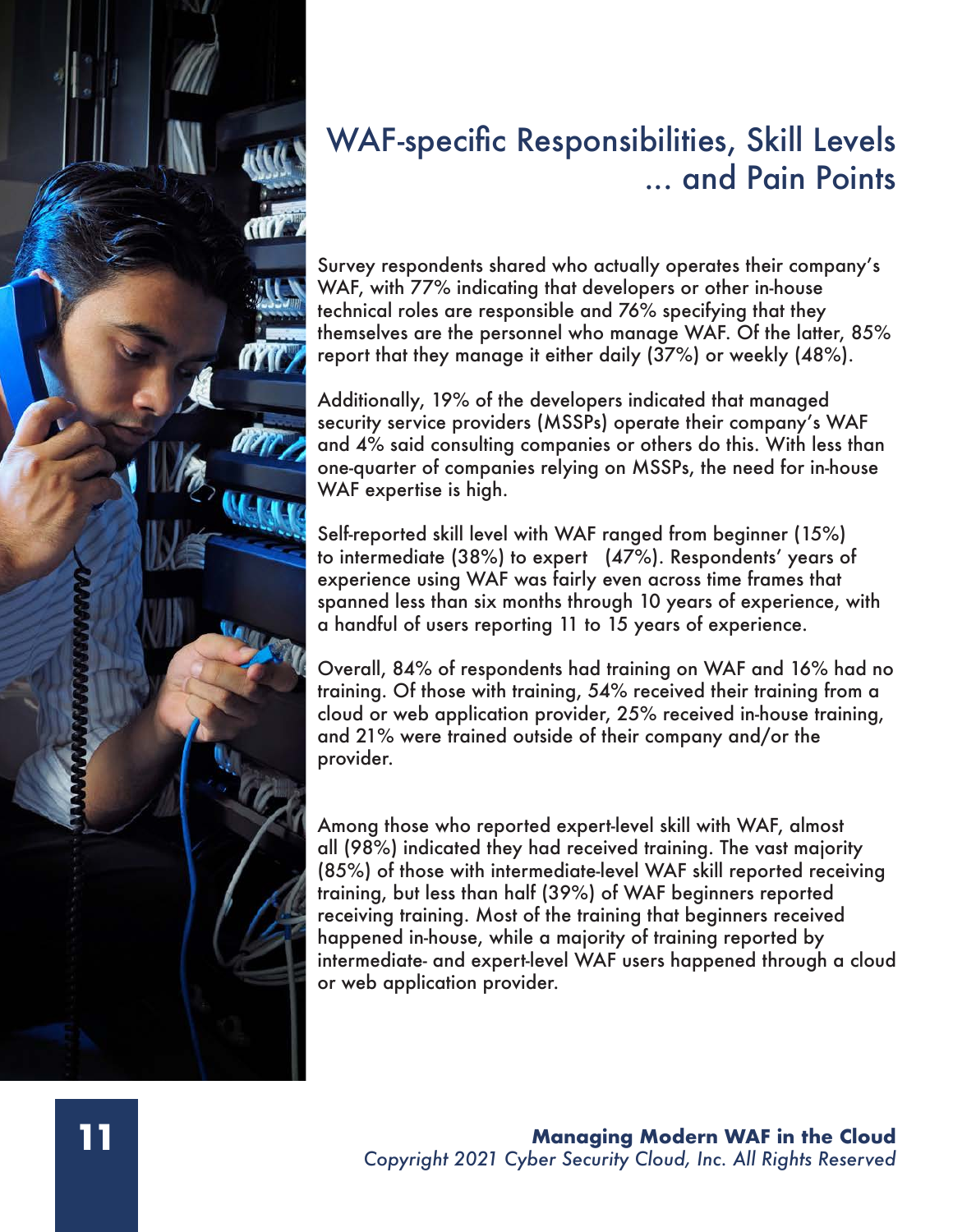The survey revealed that WAF rules are a pivotal pain point in WAF management. For the 76% of developers surveyed who themselves operate WAF, questions about WAF rules were common:

- 21% have a question once a day
- 48% have a question once a week
- 23% have a question once a month
- 8% have a question less than once a month or never

Thus, 69% of developers at all skill levels have a question at least once a week or more often about WAF rules. Even more compelling is that almost 75% of developers with expert-level WAF skill have a question at least once a week about WAF rules and, often, once a day, according to the survey.

A powerful majority, 72%, of developers at all WAF skill levels said they are overwhelmed with the amount of WAF rules and conditions—and a telling 71% of WAF experts said the same thing. The solution was clear: 94% of developers would be interested in automated managed rules for WAF operation instead of managing the rules themselves.

The survey also compiled specific data about AWS users among the developers surveyed, 59%, versus non-AWS users. Regarding questions about WAF, AWS users answered as follows:

- •
- 23% have a question once a day
- 50% have a question once a week
- 21% have a question once a month
- 6% have a question less than once a month or never

Non-AWS user percentages were close, with 19% having a question once a day, 45% once a week, 26% once a month, and 10% less than once a month or never.

Similar to the developer responses overall, 74% of AWS users are overwhelmed with the amount of WAF rules and conditions; 70% of non-AWS users report the same. And 96% of AWS users would be interested in automated managed rules for WAF operation instead of managing rules themselves; 92% of non-AWS users said the same.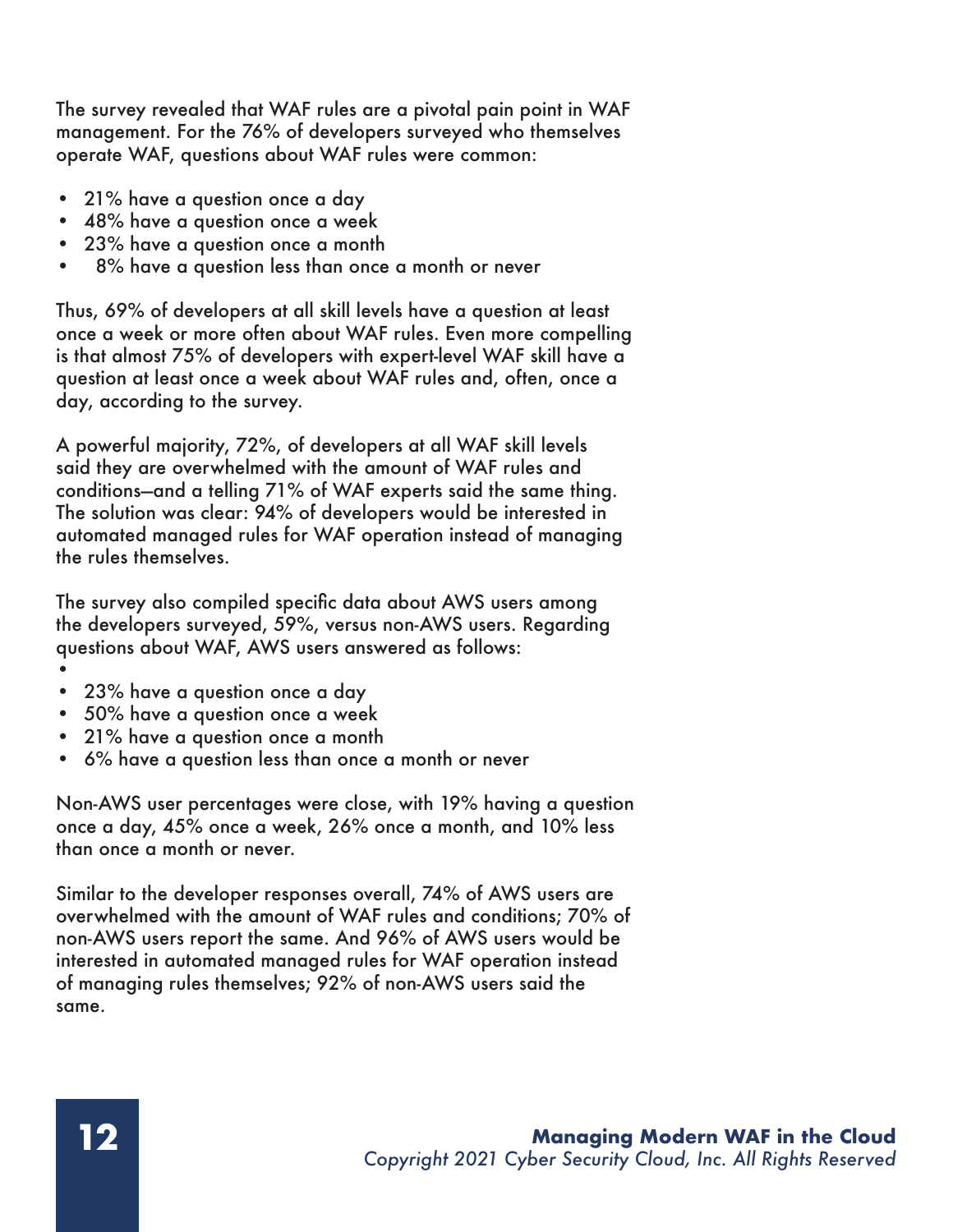It's worth recalling that the developers surveyed were a well educated group, with 49% having earned a Bachelor's degree and another 39% having earned a Master's degree or higher level of degree. With respect to infrastructure environments, the developers indicated comfort with the cloud. They reported that they most trust cloud (31%), hybrid cloud (30%), or a multi-cloud model (18%) with only 21% reporting they trust an on-premises environment most.

The data here, then, point to some clear truths about WAF in today's complex cyber threat landscape. Well implemented WAF rules are pivotal for preventing attacks, but they are very difficult for humans, even technically savvy ones, to fully manage—and even with the advantages cloud computing offers. Keeping up with all of the web and API vulnerabilities and rule details necessary to detect attack patterns, and acting with the inhuman speed necessary to stop new forms of attack, require an automated rules solution.

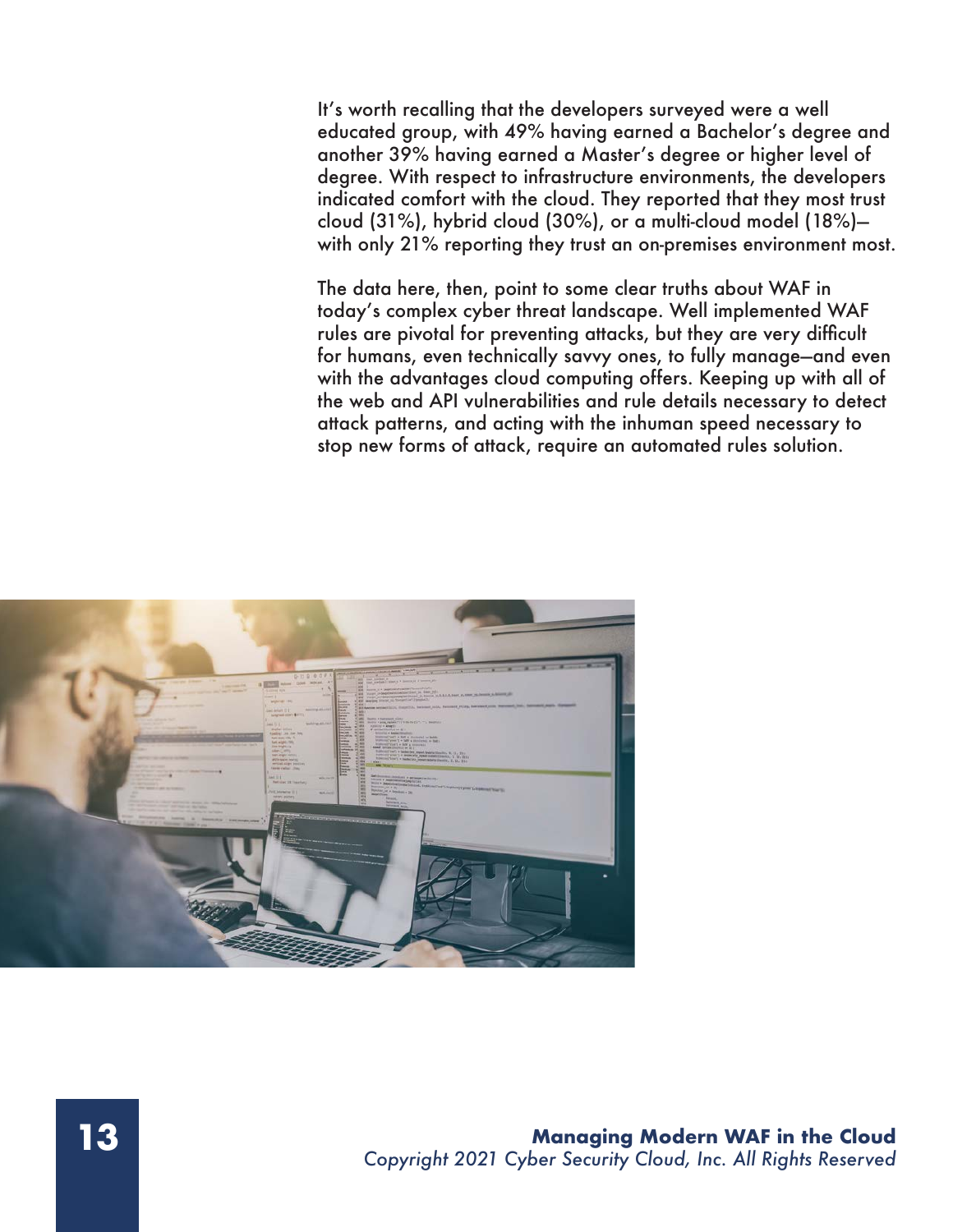### WafCharm for AWS and Future-Forward **Cybersecurity**

The survey strongly points to the fact that a potent, developerpreferred WAF requires automated rules management. CSC's WafCharm offers that. WafCharm automatically optimizes rule operations and eliminates the burden of complex rule creation to help address web-related cyberattacks.

Leveraging one of the most sophisticated cyber threat intelligence and research teams in the world, WafCharm uses threat intelligence analytics that employ extremely fast vulnerability response speeds. With uniquely robust AI-driven functionality, WafCharm learns from petabytes of data—spotting known and zero-day threats and greatly reducing wasted time and resources on false-positives. The solution is effective, affordable, and easy-to-use for global AWS WAF rules management.

WafCharm only takes a few minutes to implement, then all AWS WAF operations are automated, including the handling of new vulnerabilities that surface around the world and may impact customer deployments anywhere. WafCharm is built for ease of use, offering:

- Easy installation and operation It's not necessary to install any special equipment or switch a DNS. WafCharm automatically selects the optimal rules/signatures, but allows customers to fix those that they do not want changed automatically.
- No required customer correspondence Security experts monitor customer deployments and quickly create and apply new rules/signatures when dealing with new vulnerabilities in the threat landscape.
- Optimal protection for everyone For any deployment leveraging AWS WAF, Wafcharm enables automated selection of optimal rules/signatures.
- Better security with hundreds of signatures Since there is a possibility of leakage with limited numbers of rules, WafCharm rematches access data with hundreds of rules/signatures; attack sources identified by rematching are blacklisted automatically.

Current. cloneset (currel Clone Set (Curves) Entreprise () **EMPIRE ISEMPLY \/**<br>EMPIRE ISEMPLY \/<br>EMPIREMENCE, CU Emperies 1. Derne cu TIntAr = الصحيح على المقطوع EInputCombinationLi mm<br><sub>nemt</sub>raskSeq - 1; positi(<br>http://www.cquence.com entTaskSeq<br>ion = activitySequence  $\frac{1}{\sqrt{2}}$  (ngutTask) {

previousTaskMarking g, sort(Comparator.co mains (previous TaskMarkin putIndex = previousTas www.faskMarking.get(ou (proviousTaskMarking.ge **WeviousTaskMarking.re**